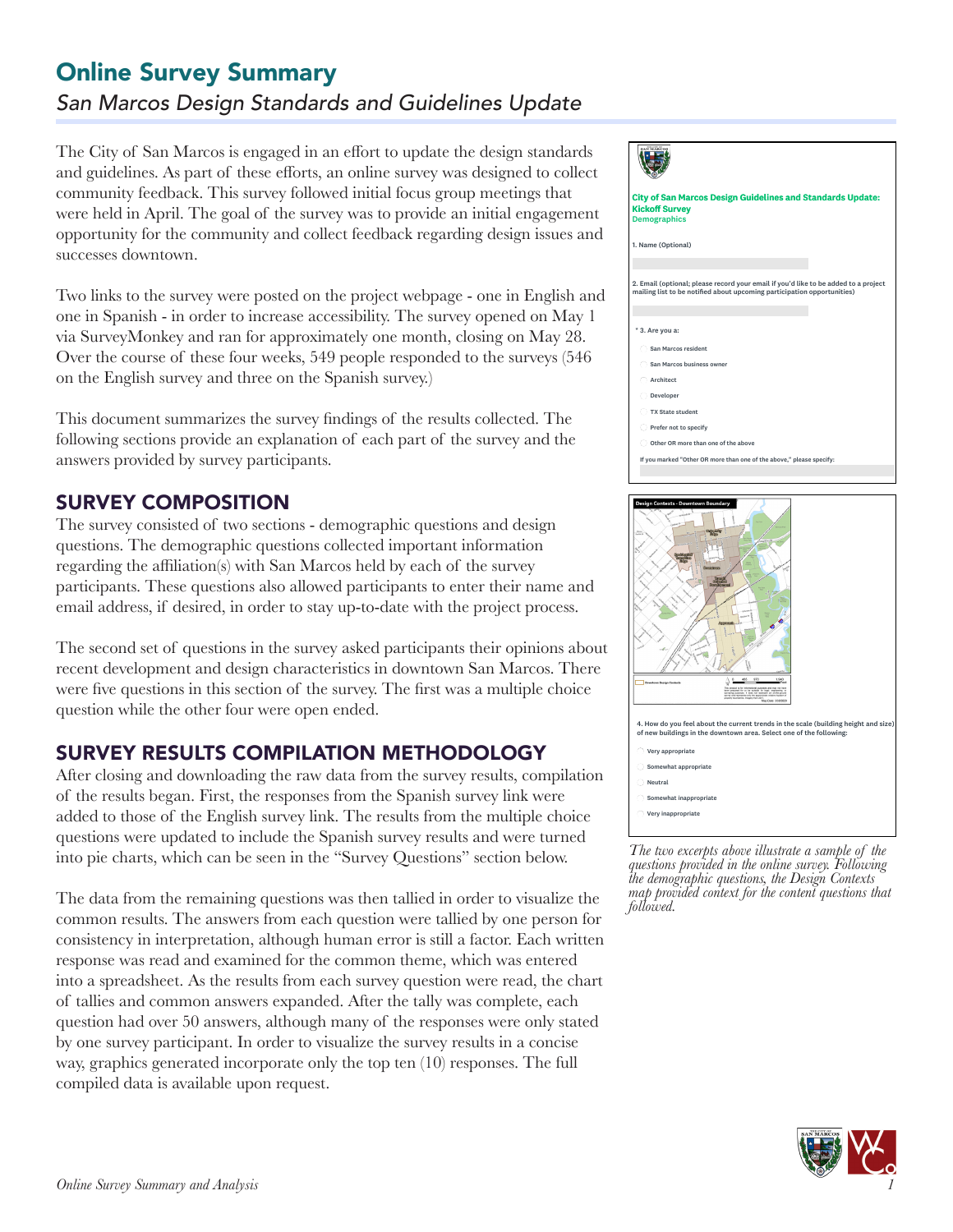## SURVEY QUESTIONS

The eight questions in the survey range in question format and response type. For each of the questions below, the question will be stated along with the number of participants that responded, the number that skipped the question and the top 10 answers provided, if applicable. The raw data and the tallied data spreadsheets are available upon request.

### *Question 1: Name*

The first survey question was open ended and provided an opportunity for participants to record their name, if desired.

- Answered by 249 participants
- Skipped by 300 participants

### *Question 2: Email*

Similar to the first question, the second offered participants an opportunity to provide an email address to receive future information about the project process. This question was also optional.

- Answered by 179 participants
- Skipped by 370 participants

### *Question 3: Are you a:*

Question 3 focused on demographics and asked participants about their role in the San Marcos community. This question had the best response rate of the entire survey:

- Answered by 549 participants
- Skipped by 0 participants

This was one of the two multiple choice questions in the survey, but the final answer option allowed participants to note that they fit into one or more of the available categories. Results show that over two-thirds of the participants are San Marcos residents, and many also have another affilitation including property owners, business owners and affilitation with Texas State. The final option also allowed participants to write-in a role that was not offered through one of the multiple choice answers. While the write-in responses are just calculated as part of the "Other" category shown in the pie chart below, the bullet list below notes a few of the most common write-in responses:

- Texas State alumni
- Property owner
- Work in San Marcos
- Live outside the city limits, but work and shop in San Marcos



*The pie chart above illustrates answers to Question 3. \*Refers to the list of "Other" responses added in by participants and \*\* refers to the fact that responses that indicated being part of two or more of the groups noted in the listed categories were added to those categories.*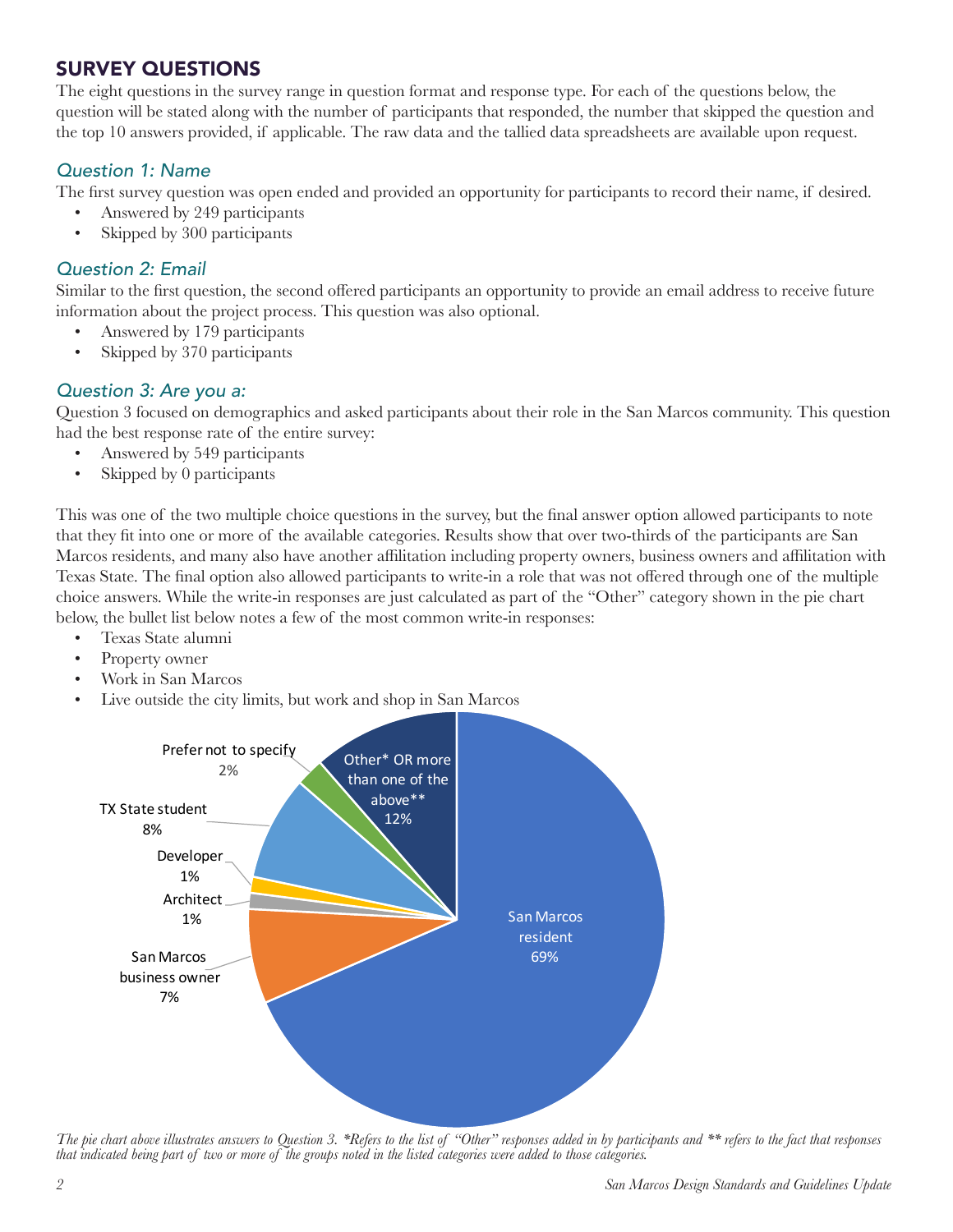#### *Question 4: How do you feel about the current trends in the scale (building height and size) of new buildings in the downtown area? Select one of the following: very appropriate; somewhat appropriate; neutral; somewhat inappropriate; very inappropriate.*

The second and final multiple choice question of the survey provided participants an opportunity to respond generally to the scale of new development downtown. While the response rate was not as high as question 3, this question was still answered by a majority of participants:

- Answered by 316 participants
- Skipped by 233 participants

As seen in the pie chart below, over 60% of respondents believe that the scale of new development downtown is either very inappropriate or somewhat inappropriate, compared to the 28% of respondents that indicated the scale is somewhat or very appropriate. This strong response indicates the need for rexamining the permitted scale of buildings downtown. or very appropriate. 1 nis strong response indicates the need for rexamining the permitted scale of buildings downtown.<br>While this question only provided a multiple choice answer option, the questions that follow expanded design topics, and provided an opportunity for participants to write in their own answers.



*The pie chart above illustrates answers to the question "How do you feel about the current trends in the scale of new buildings in the downtown area? As seen through the results percentages, over 60% of respondents believe that the scale is inappropriate.*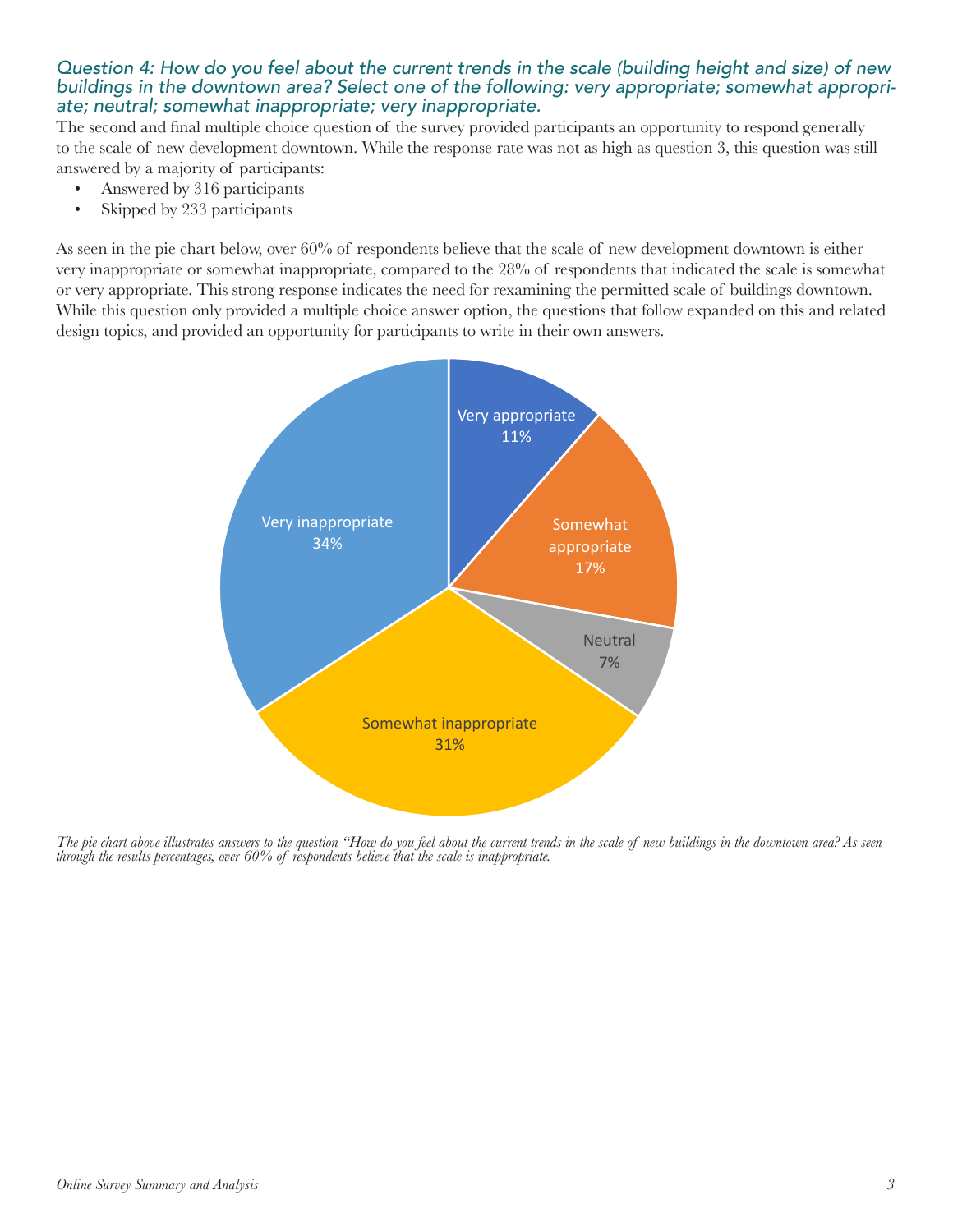#### *Question 5: What recent development projects downtown have*  had successful designs? Can you identify specific elements (such *as building mass, a transition from a sensitive residential area, building materials, etc.) that made the design successful?*

The first open ended question on the survey asked participants to think of recent development projects and businesses that have been successful in their design. Approximately half the survey participants responded to this question:

- Answered by 269 participants
- Skipped by 280 participants

Over 60 projects/locations were mentioned in the written responses, with the majority of responses receiving one or two votes. In compiling the responses, if someone mentioned more than one development project, each project received a tally. In order to create an easy to understand graphic of responses, the top 10 most common responses were included, as seen in the chart below. Also important to note is that the top response was "none", "no" or a similar response. However, this response can mean a few different things. "No" could refer to the respondent believing there are no recent successful new development projects, or it could also mean that they could not think of a project to name. "None" could mean the same, but most likely refers to respondents believing recent development projects are not successful. Some respondents whose vote contributed to this response category included additional notes. Common responses in these additional notes included:

- All too tall
- Too much density density should be focused away from existing residential neighborhoods
- Too big and bulky
- Ruining the skyline



*4 San Marcos Design Standards and Guidelines Update*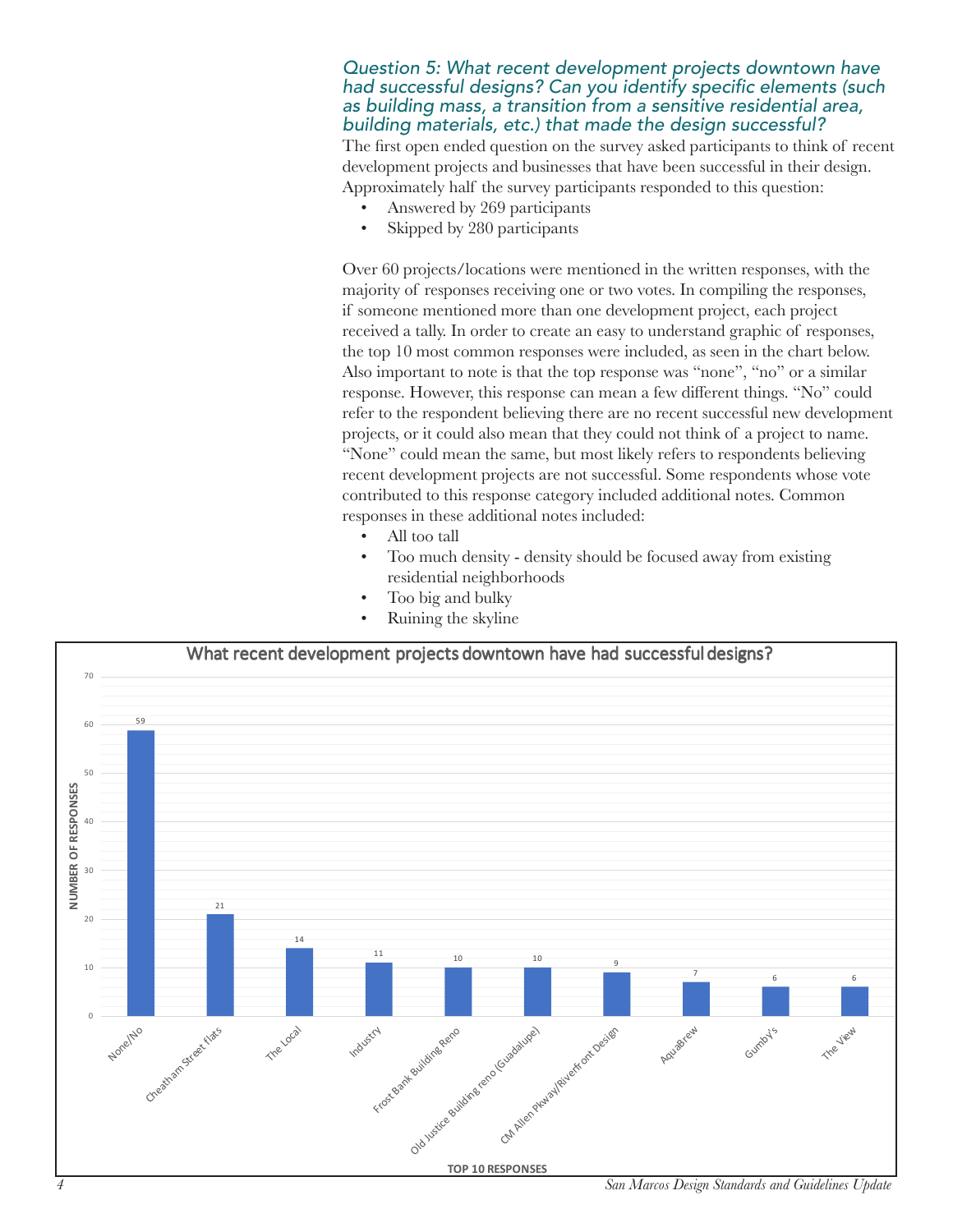#### *Question 6: What, if any, design issues related to building design do you see in downtown?*

The second open-ended content question asked participants to consider design issues that have been raised by new development downtown. This question had a similar response rate to Question 5:

- Answered by 276 respondents
- Skipped by 273 respondents

The written responses were tallied for this question and two key design issues emerged:

- A more consistent design is needed in new buildings. This design should respect and be sensitive to historic resources, and should maintain the eclectic, small town character of San Marcos.
- New buildings are too tall.

While the other eight top responses shown in the chart below illustrate very common responses, an additional 34 responses that did not make the graph were also recorded. Two key topics - parking and height - were broken down into further categories based on the specificity of written responses. For instance, responses that addressed parking often noted that there was not enough parking or that the parking is not in the right places. A few responses also mentioned that there is too much parking. Height was broken down into a maximum of 3 or 4 stories and a maximum of 2 stories. While these more detailed categories were also tallied, the high level topics were also included in the tallied responses as not all responses included specific comments and instead just wrote "height is too tall" or "parking."

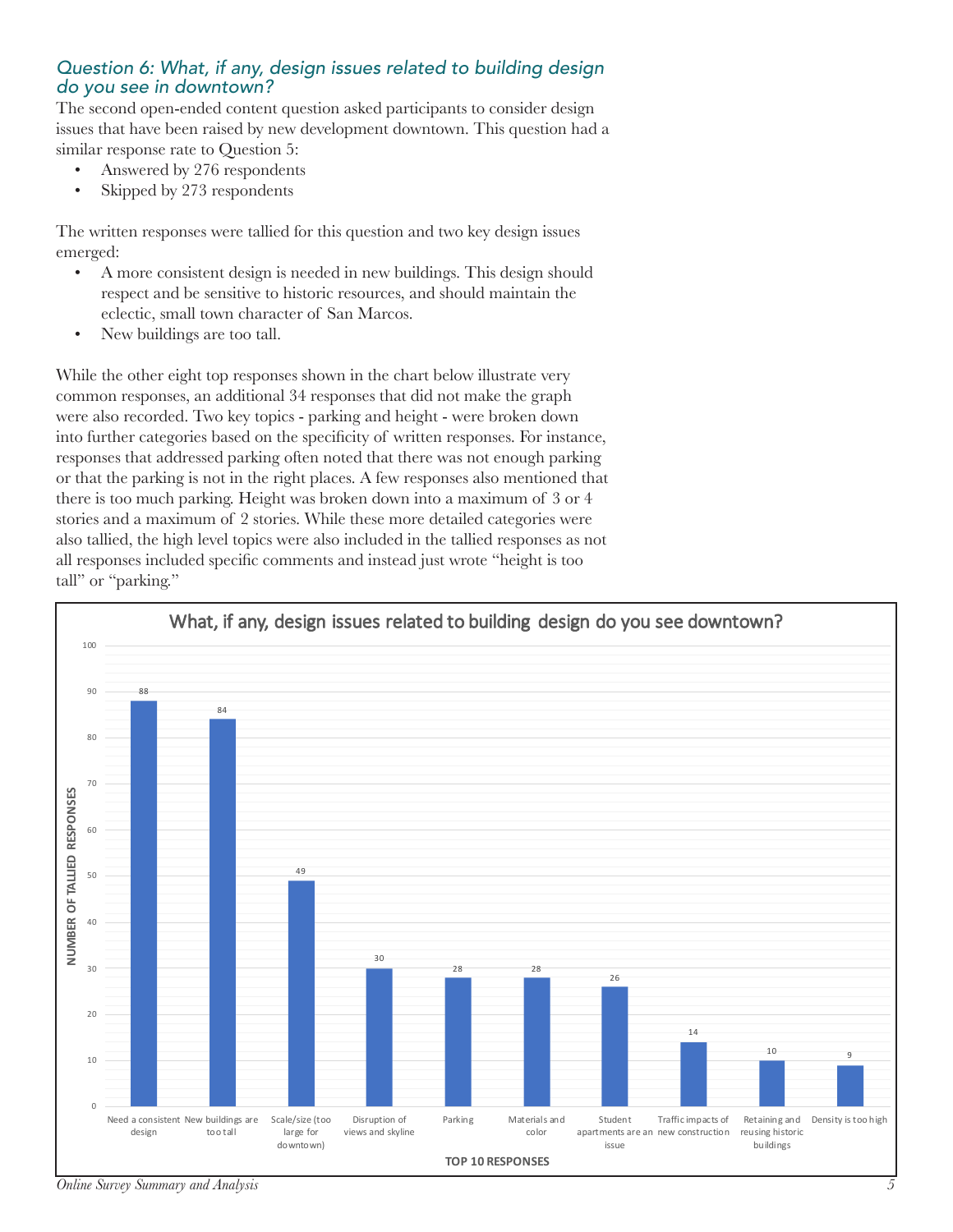*Question 7: The following topics will be addressed during this project: massing and articulation of buildings; building materials; street level building design that activates the public realm; transitions from high density zones to abutting sensitive edges. Are there any other building design topics you believe should be addressed in this project?*

This question provided an opportunity for participants to note topics they hope to see addressed by this project. Less people responded to this question:

- Answered by 223 participants
- Skipped by 326 participants

Upon tallying the written responses to this question, over 50 specific topics emerged. While about half of the topics received only between one and three votes, the top 15 answers received 10 or more votes. The top 10 answers are shown in the chart below. Similar to the top answer in question 6, participants hope that this project will result in the maintenance of San Marcos's historic character, which includes the preservation of historic buildings, ensuring new development is compatible with historic buildings, the importance of maintaining a sense of place and emphasizing San Marcos' unique identity. The second most mentioned topic was parking, although there were a wider variety of opinions about parking. While the comments did not focus as much on the appropriate amount of parking, they did mention that parking garages should be considered and that their location should be on the periphery of downtown so as not to break up downtown development. They also mentioned that students bring their cars from home so adequate on-site parking should be provided for residential buildings.While not all topics mentioned in responses to this question will be addressed in this project, their mention by participants is important and a list of topics to be addressed later will be provided to the city.



*<sup>6</sup> San Marcos Design Standards and Guidelines Update*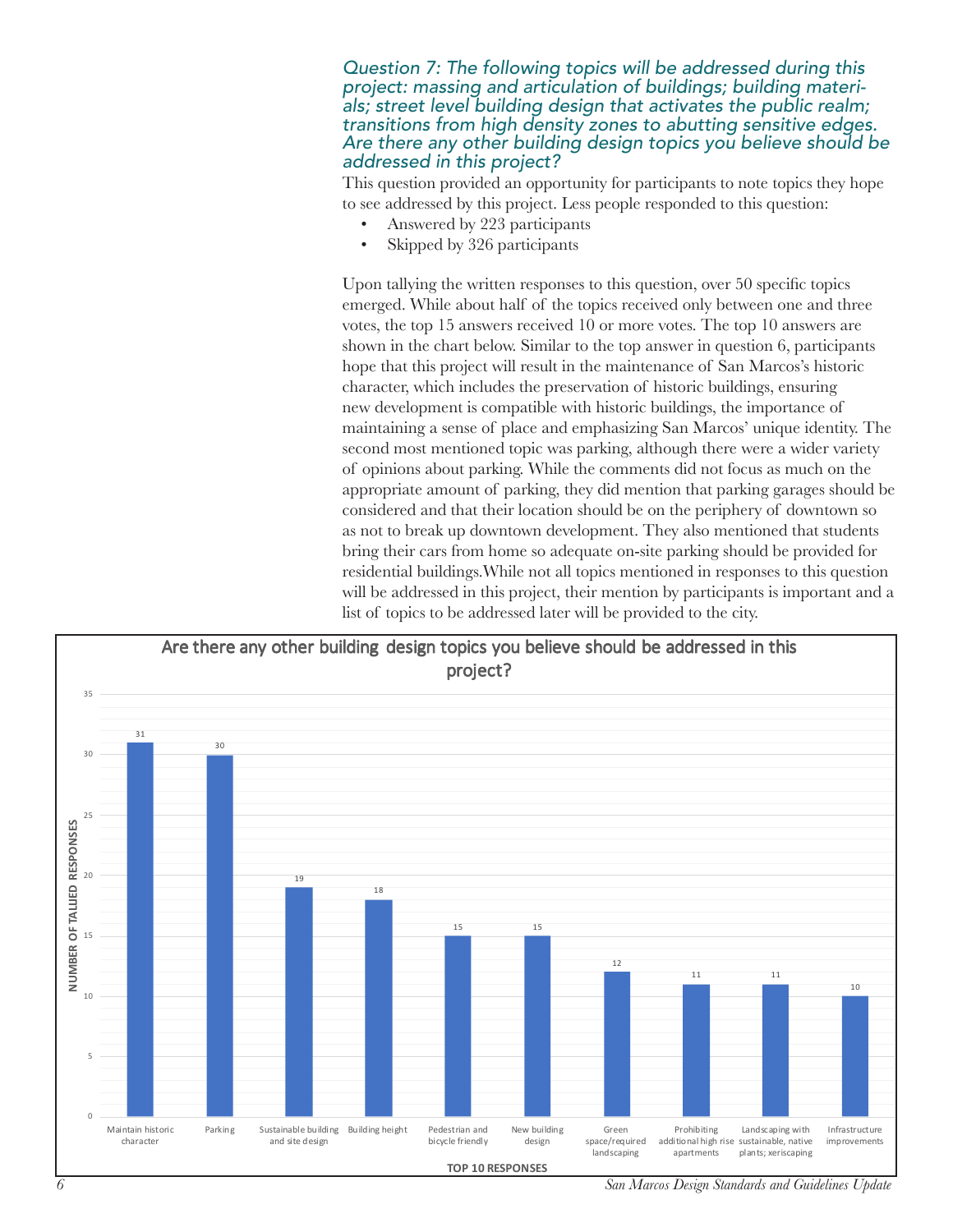#### *Question 8: As you walk through downtown San Marcos, what are some of your favorite existing or desired attributes? (ex: shaded sidewalks, lively street scene, saying hi to passersby, win*dow shopping, landscape beautification, etc.)

The final survey question asked participants to consider their favorite attributes of downtown San Marcos. The participant response rate for this question went back up to a similar rate for questions 5 and 6:

- Answered by 276 participants
- Skipped by 273 participants

Written responses to this question were tallied into 59 different categories, with appoximately half of the categories only receiving between 1 and 3 responses. The suggestions in the question prompt did appear in the answers provided, although not all fell in the top 10. The top two responses focused on landscaping - one on the importance of landscape beautifucation including near sidewalks and in public areas, as well as the importance of including native Texas plantings. The second response was specific to the importance of shade trees to make the summers more tolerable and to incorporate more green downtown. The response common to many of the questions in this survey appeared again as the third most common response - the importance of historic buildings and features including stone street signs and horse ties.

While many of the responses focused on the importance of adding the elements mentioned, responses also recognized the work that the city has already put into making downtown an enjoyable experience, especially in regards to landscaping, sidewalks and art.



*Online Survey Summary and Analysis 7*